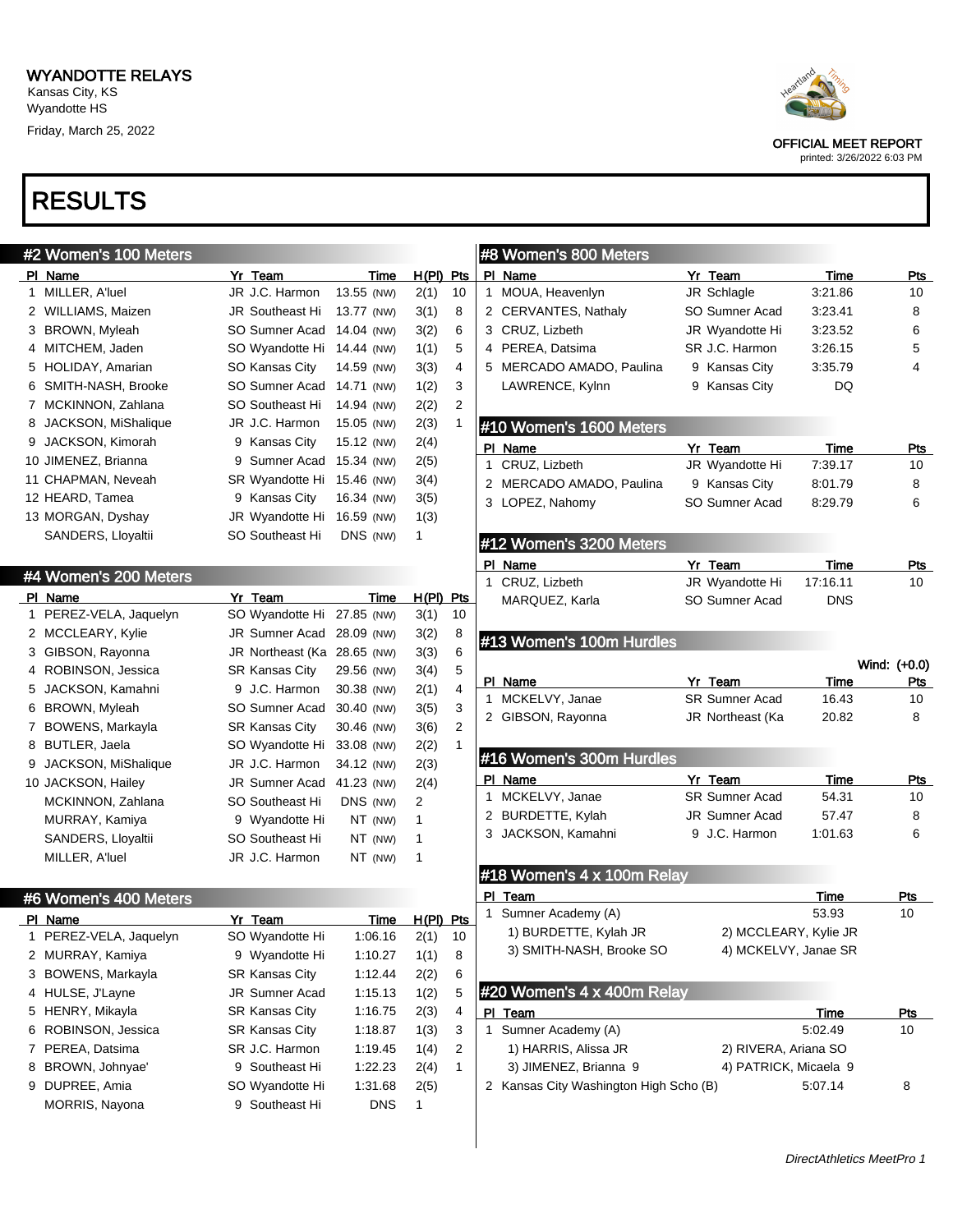

printed: 3/26/2022 6:03 PM

| #20 Women's 4 x 400m Relay (cont'd)               |                                          |            |              | #30 Women's Shot Put (cont'd)         |                                     |             |             |              |
|---------------------------------------------------|------------------------------------------|------------|--------------|---------------------------------------|-------------------------------------|-------------|-------------|--------------|
| PI Team<br>3 Kansas City Washington High Scho (A) | Time<br>5:09.39                          | Pts        |              | PI Name<br>6 MERRITT-MENESES, Melissa | Yr Team<br>9 Sumner Acad 21' 93/4   | <b>Mark</b> |             | Pts<br>3     |
| 1) BOWENS, Markayla SR                            | 2) HEARD, Tamea 9                        |            |              | 7 MITCHEM, Zaria                      | JR Wyandotte Hi 21' $1\frac{1}{2}$  |             |             | 2            |
| 3) HENRY, Mikayla SR                              | 4) HOLIDAY, Amarian SO                   |            |              | 8 TABAREZ, Alexandra                  | 9 Sumner Acad 17' $2\frac{1}{2}$    |             |             | $\mathbf{1}$ |
| 4 Wyandotte High School (A)                       | 5:22.10                                  | 6          |              | 9 PETERS KEITH, Neveah                | JR Kansas City 15' 4 <sup>1/4</sup> |             |             |              |
| 1) HUNT, Jaylynn 9                                | 2) MURRAY, Kamiya 9                      |            |              | DELGADO, Angie                        | JR Wyandotte Hi DNS                 |             |             |              |
| 3) BUTLER, Jaela SO                               | 4) SMITH, Shaniya 9                      |            |              | ADAMS, Ava                            | 9 J.C. Harmon DNS                   |             |             |              |
|                                                   |                                          |            |              |                                       |                                     |             |             |              |
| #24 Women's High Jump                             |                                          |            |              | #32 Women's Discus                    |                                     |             |             |              |
| PI Name                                           | Yr_Team<br><b>Mark</b>                   | <u>Pts</u> |              | PI Name                               | Yr Team                             | <b>Mark</b> |             | Pts          |
| 1 HUNT, Jaylynn                                   | 9 Wyandotte Hi 4' 8"                     | 10         |              | 1 ALLEN, Nyrie                        | JR Northeast (Ka92' 2"              |             |             | 10           |
| 2 JACKSON, Hailey                                 | JR Sumner Acad 4' 8"                     | 8          |              | 2 CHATMON, Teryn                      | SR Sumner Acad 83' 6"               |             |             | 8            |
| 3 MCCLEARY, Kylie                                 | JR Sumner Acad 4' 8"                     | 6          |              | 3 MERRITT-MENESES, Melissa            | 9 Sumner Acad 73' 6"                |             |             | 6            |
| 4 PEREZ-VELA, Jaquelyn                            | SO Wyandotte Hi 4' 8"                    | 5          |              | 4 NEAL, Breanna                       | SO Kansas City 66' 10"              |             |             | 5            |
| 5 PATRICK, Micaela                                | 9 Sumner Acad 4' 4"                      | 4          |              | 5 GIBSON, Camryn                      | SO Northeast (Ka56' 7"              |             |             | 4            |
| NETHERLAND, Victoria                              | JR Schlagle<br><b>DNS</b>                |            |              | 6 REEVES, Kwantriece                  | JR Kansas City 56' 7"               |             |             | 3            |
|                                                   |                                          |            |              | 7 MITCHEM, Zaria                      | JR Wyandotte Hi 53' 5"              |             |             | 2            |
| #26 Women's Long Jump                             |                                          |            |              | 8 WYATT, Alyssa                       | 9 Sumner Acad 48' 2"                |             |             | 1            |
| PI Name                                           | Yr Team<br><b>Mark</b>                   | <u>Pts</u> |              | 9 PETERS KEITH, Neveah                | JR Kansas City 47' 7"               |             |             |              |
| 1 MILLER, A'luel                                  | JR J.C. Harmon 15' 10" (NW)              | 10         |              | DELGADO, Angie                        | JR Wyandotte Hi DNS                 |             |             |              |
| 2 WILLIAMS, Maizen                                | JR Southeast Hi 15' 9" (NW)              | 8          |              | ADAMS, Ava                            | 9 J.C. Harmon DNS                   |             |             |              |
| 3 HENRY, Mikayla                                  | SR Kansas City 14' 4" (NW)               | 6          |              |                                       |                                     |             |             |              |
| BOWENS, Markayla<br>4                             | SR Kansas City 13' 9 <sup>1/2</sup> (NW) | 5          |              | #34 Women's Javelin                   |                                     |             |             |              |
| 5 MORGAN, Dyshay                                  | JR Wyandotte Hi 13' 9" (NW)              | 4          |              | PI Name                               | Yr Team                             | <b>Mark</b> |             | <u>Pts</u>   |
| 6 CHAPMAN, Neveah                                 | SR Wyandotte Hi 13' 5" (NW)              | 3          |              | 1 ALLEN, Nyrie                        | JR Northeast (Ka76' 7"              |             |             | 10           |
| 7 JACKSON, MiShalique                             | JR J.C. Harmon 13' 4" (NW)               | 1.5        |              | 2 NEAL, Breanna                       | SO Kansas City 59' 1"               |             |             | 8            |
| 7 RUSH, Sharis                                    | JR Kansas City 13' 4" (NW)               | 1.5        |              | 3 REEVES, Kwantriece                  | JR Kansas City 56' 10"              |             |             | 6            |
| 9 JACKSON, Kamahni                                | 9 J.C. Harmon 13' 3" (NW)                |            |              | 4 PETERS KEITH, Neveah                | JR Kansas City 45' 9"               |             |             | 5            |
| NETHERLAND, Victoria                              | DNS (NW)<br>JR Schlagle                  |            |              | 5 GIBSON, Camryn                      | SO Northeast (Ka39' 6"              |             |             | 4            |
| WALKER, Cyan                                      | SO Wyandotte Hi DNS (NW)                 |            |              | ADAMS, Ava                            | 9 J.C. Harmon DNS                   |             |             |              |
| NELSON, Shayla                                    | JR Southeast Hi DNS (NW)                 |            |              |                                       |                                     |             |             |              |
| GIBSON, Rayonna                                   | JR Northeast (KaDNS (NW)                 |            |              | #1 Men's 100 Meters                   |                                     |             |             |              |
| NETHERLAND, Aleah                                 | SR Schlagle<br>FOUL (NW)                 |            |              | PI Name                               | Yr Team                             | Time        | $H(PI)$ Pts |              |
|                                                   |                                          |            | $\mathbf{1}$ | SMITH, KJ                             | SR Bishop Ward 11.26 (NW)           |             | 4(1)        | 10           |
| #28 Women's Triple Jump                           |                                          |            |              | 2 CARTER, Shaun                       | SO Wyandotte Hi 11.41 (NW)          |             | 4(2)        | 8            |
| PI Name                                           | <u>Yr Team</u><br><u>Mark</u>            | <u>Pts</u> |              | 3 FUQUA, Anthony                      | SR Southeast Hi 11.45 (NW)          |             | 4(3)        | 6            |
| 1 WILLIAMS, Maizen                                | JR Southeast Hi 32' 2" (NW)              | 10         |              | 4 BAILEY, Dejohn                      | JR Northeast (Ka 11.56 (NW)         |             | 4(4)        | 5            |
| PEREA, Datsima                                    | SR J.C. Harmon DNS (NW)                  |            |              | 5 ROACH, Javon                        | SR Bishop Ward                      | 11.62 (NW)  | 1(1)        | 4            |
|                                                   |                                          |            |              | 6 JAMES, Cordell                      | SO Southeast Hi                     | 11.79 (NW)  | 3(1)        | 3            |
| #30 Women's Shot Put                              |                                          |            |              | 7 GAZADIKWE, Ndoma                    | SR J.C. Harmon                      | 11.80 (NW)  | 3(2)        | 2            |
| PI Name                                           | Yr Team<br>Mark                          | <u>Pts</u> |              | 8 HARRISON, Antonio                   | JR Sumner Acad 11.84 (NW)           |             | 4(5)        | 1            |
| 1 ALLEN, Nyrie                                    | JR Northeast (Ka29' 10"                  | 10         |              | 9 ANDERSON, Courtney                  | SO Wyandotte Hi 11.93 (NW)          |             | 4(6)        |              |
| 2 CHATMON, Teryn                                  | SR Sumner Acad 26' 4 <sup>1/2</sup>      | 8          |              | 10 SMITH, Aaron                       | SO Bishop Ward                      | 12.06 (NW)  | 1(2)        |              |
| 3 GIBSON, Camryn                                  | SO Northeast (Ka23' 9"                   | 6          |              | 11 MILLS, Steven                      | SO J.C. Harmon                      | 12.07 (NW)  | 2(1)        |              |
| 4 REEVES, Kwantriece                              | JR Kansas City 22' 0"                    | 5          |              | 12 LAWSON, Trevon                     | JR J.C. Harmon                      | 12.38 (NW)  | 2(2)        |              |
|                                                   |                                          |            |              | 13 FLETCHER, Kavontay                 | JR Wyandotte Hi 12.51 (NW)          |             | 3(3)        |              |
| 5 NEAL, Breanna                                   | SO Kansas City 21' 11 <sup>1</sup> /2    | 4          |              |                                       |                                     |             |             |              |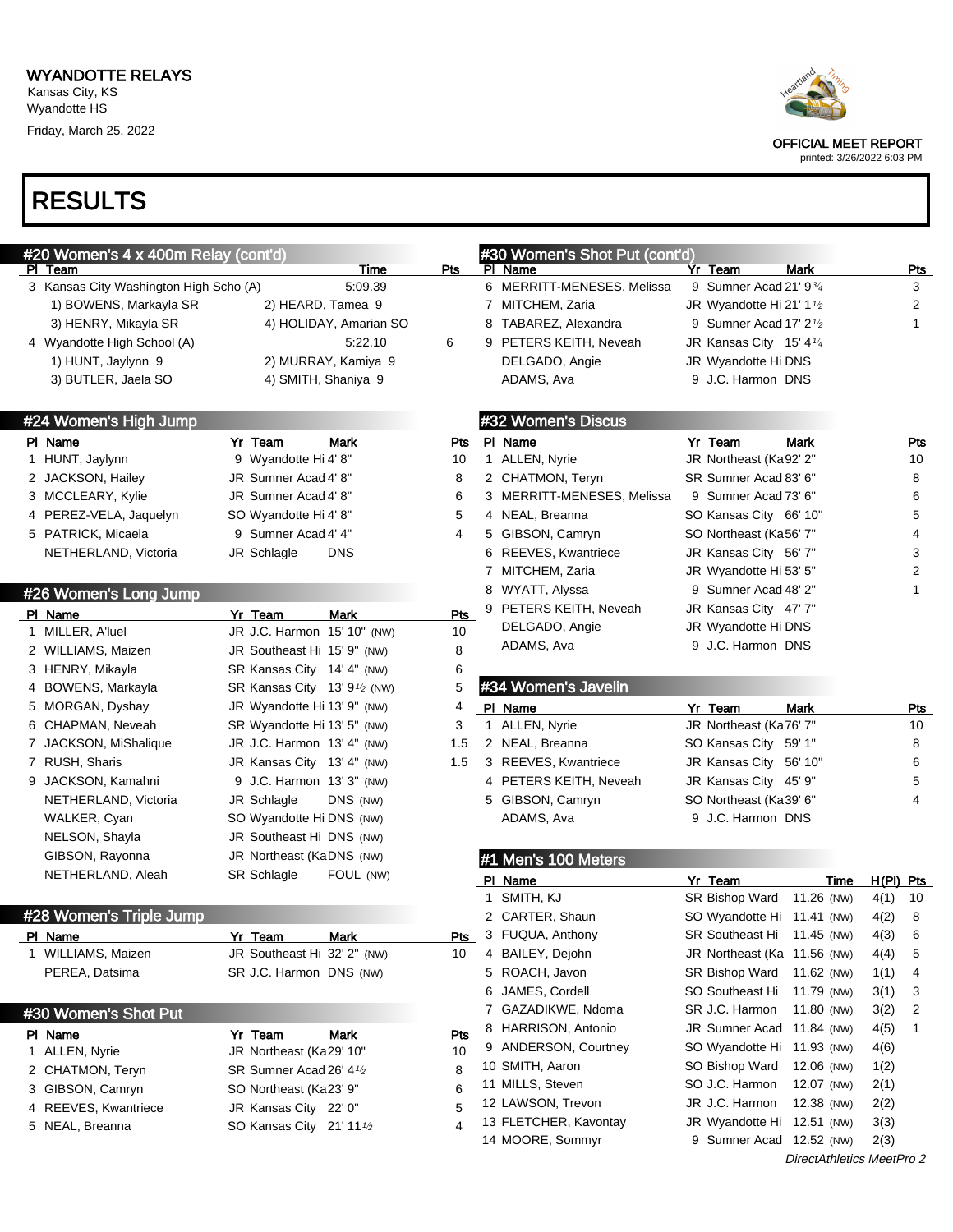

## printed: 3/26/2022 6:03 PM

| #1 Men's 100 Meters (cont'd) |                             |             |           |              | #5 Men's 400 Meters (cont'd) |                        |             |                           |
|------------------------------|-----------------------------|-------------|-----------|--------------|------------------------------|------------------------|-------------|---------------------------|
| PI Name                      | Yr Team                     | Time        | H(PI) Pts |              | PI Name                      | Yr Team                | Time        | $H(PI)$ Pts               |
| 15 JONES, Corey              | SR Northeast (Ka 12.52 (NW) |             | 3(4)      |              | 10 JONES, Chaddrick          | JR Kansas City         | 59.63       | 2(1)                      |
| 16 COUCH, Roman              | 9 Kansas City               | 12.60 (NW)  | 3(5)      |              | 11 ATKINSON, Trisstan        | JR Wyandotte Hi        | 1:00.02     | 3(3)                      |
| 17 SCRUGGS, Orie             | 9 Sumner Acad               | 12.74 (NW)  | 1(3)      |              | 12 ORTIZ, Carlos             | SR Turner High S       | 1:00.42     | 4(6)                      |
| 18 TIBBET, Treyvion          | 9 Kansas City               | 13.19 (NW)  | 1(4)      |              | 13 STEVENSON, Lebron         | SO Southeast Hi        | 1:03.53     | 1(3)                      |
| 19 TAYLOR, Moziah            | JR Schlagle                 | 13.42 (NW)  | 1(5)      |              | 14 DILLON, Jason             | 9 Sumner Acad          | 1:04.44     | 3(4)                      |
| 20 OWENS JR., Julian         | SO Schlagle                 | 14.49 (NW)  | 2(4)      |              | 15 JOHNSON, Jaymill          | <b>JR Sumner Acad</b>  | 1:05.25     | 2(2)                      |
| 21 BURTON, Kameren           | 9 Southeast Hi              | 14.79 (NW)  | 3(6)      |              | 16 TIBBET, Treyvion          | 9 Kansas City          | 1:06.52     | 1(4)                      |
| 22 RICHARDSON, Joseph        | 9 Schlagle                  | 15.29 (NW)  | 2(5)      |              | 17 FLETCHER, Kavontay        | JR Wyandotte Hi        | 1:07.90     | 3(5)                      |
|                              |                             |             |           |              | 18 KENA, Daniel              | 9 Wyandotte Hi         | 1:07.92     | 2(3)                      |
| #3 Men's 200 Meters          |                             |             |           |              | 19 HER, Donovan              | 9 Schlagle             | 1:22.82     | 2(4)                      |
| PI Name                      | Yr_Team                     | Time        | H(PI) Pts |              | WILLIAMS, Kobe               | SR Southeast Hi        | <b>DNS</b>  | 3                         |
| 1 CARTER, Shaun              | SO Wyandotte Hi 23.84 (NW)  |             | 3(1)      | 10           |                              |                        |             |                           |
| 2 ORTIZ, Carlos              | SR Turner High S 24.52 (NW) |             | 4(1)      | 8            | #7 Men's 800 Meters          |                        |             |                           |
| 3 BAILEY, Dejohn             | JR Northeast (Ka 24.53 (NW) |             | 4(2)      | 6            | PI Name                      | Yr Team                | Time        | $H(PI)$ Pts               |
| 4 GAZADIKWE, Ndoma           | SR J.C. Harmon              | 24.61 (NW)  | 2(1)      | 5            | 1 LOPEZ, Brandon             | SR Schlagle            | 2:16.33     | 2(1)<br>10                |
| 5 HARRISON, Antonio          | JR Sumner Acad 24.74 (NW)   |             | 4(3)      | 4            | 2 WILLIAMS, Ja' Quarey       | SO Kansas City         | 2:23.89     | 2(2)<br>8                 |
| 6 MURRAY, Kamari             | SR Wyandotte Hi 24.75 (NW)  |             | 4(4)      | 3            | 3 HUSSEIN, Tarmen            | JR Northeast (Ka       | 2:24.68     | 2(3)<br>6                 |
| 7 MILLS, Steven              | SO J.C. Harmon              | 24.80 (NW)  | 1(1)      | 2            | 4 MCWASHINGTON, Deavan       | SO Sumner Acad         | 2:25.63     | 5<br>1(1)                 |
| 8 NGENZIRABONA, Gideon       | <b>SR Schlagle</b>          | 25.09 (NW)  | 3(2)      | $\mathbf{1}$ | 5 JAVIER, Miguel             | SO Wyandotte Hi        | 2:28.78     | 2(4)<br>4                 |
| 9 HILL, Robert               | JR Wyandotte Hi 25.25 (NW)  |             | 4(5)      |              | 6 HICKS JR, Todd             | JR Wyandotte Hi        | 2:29.87     | 2(5)<br>3                 |
| 10 JONES, Chaddrick          | JR Kansas City              | 25.40 (NW)  | 2(2)      |              | 7 TERRY, Darrius             | 9 Kansas City          | 2:31.77     | 2<br>1(2)                 |
| 11 JOHNSON, Brice            | JR Bishop Ward              | 25.42 (NW)  | 2(3)      |              | 8<br>IBRAHIM, Juma           | JR J.C. Harmon         | 2:34.41     | 2(6)<br>1                 |
| 12 SMITH, Aaron              | SO Bishop Ward              | 25.47 (NW)  | 1(2)      |              | 9 MPOOLE, Amisi              | JR Northeast (Ka       | 2:34.84     | 1(3)                      |
| 13 WILLIAMS, Kalieb          | <b>SR Southeast Hi</b>      | 25.55 (NW)  | 4(6)      |              | 10 FLORES, Michael           | SR Turner High S       | 2:35.36     | 2(7)                      |
| 14 LACEY, Dawon              | SR Northeast (Ka 25.59 (NW) |             | 3(3)      |              | 11 POOLE, Jairus             | <b>SR Southeast Hi</b> | 2:38.16     | 1(4)                      |
| 15 LAWSON, Trevon            | JR J.C. Harmon              | 26.32 (NW)  | 2(4)      |              | 12 BURTON, Kameren           | 9 Southeast Hi         | 2:41.37     | 2(8)                      |
| 16 COUCH, Roman              | 9 Kansas City               | 26.80 (NW)  | 3(4)      |              | 13 ROBINSON, Elijah          | 9 Sumner Acad          | 2:41.83     | 1(5)                      |
| 17 CAMPBELL, Cameron         | JR Schlagle                 | 26.93 (NW)  | 3(5)      |              | 14 ROCHA, George             | SO Bishop Ward         | 2:41.91     | 2(9)                      |
| 18 DILLON, Jason             | 9 Sumner Acad 27.06 (NW)    |             | 2(5)      |              | 15 WILLS, Deontae            | SO Kansas City         | 2:46.47     | 1(6)                      |
| 19 SCRUGGS, Orie             | 9 Sumner Acad 27.10 (NW)    |             | 1(3)      |              | 16 TULL, Hezekiah            | 9 J.C. Harmon          | 2:47.69     | 1(7)                      |
| 20 GRIGSBY, Dalen            | SO Schlagle                 | 27.79 (NW)  | 2(6)      |              | 17 ZAMORA, Rafael            | SO Bishop Ward         | 2:55.31     | 1(8)                      |
| 21 TIBBET, Treyvion          | 9 Kansas City               | 28.18 (NW)  | 1(4)      |              | 18 SOLIS, Jaime              | SR Northeast (Ka       | 2:59.96     | 1(9)                      |
| PHILLIPS, Ke'Montae          | <b>SO Southeast Hi</b>      | DNS (NW)    | 1         |              | 19 SANDOVAL, Axel            | 9 Wyandotte Hi         | 3:04.11     | 1(10)                     |
| <b>BURTON, Kameren</b>       | 9 Southeast Hi              | DNS (NW)    | 3         |              | 20 NICOLAS-ESTRADA, Robert   | JR J.C. Harmon         | 3:05.34     | 1(11)                     |
|                              |                             |             |           |              | 21 RIOS, Nathan              | JR Sumner Acad         | 3:07.23     | 1(12)                     |
|                              |                             |             |           |              | KNIGHT, Kyle                 | JR Turner High S       | <b>DNS</b>  | 2                         |
| #5 Men's 400 Meters          |                             |             |           |              | NGENZIRABONA, Gideon         | <b>SR Schlagle</b>     | <b>DNS</b>  | 2                         |
| PI Name                      | Yr Team                     | <u>Time</u> | H(PI) Pts |              | HER, Donovan                 | 9 Schlagle             | <b>DNS</b>  | 2                         |
| 1 WADE, Shalmar'e            | SR Northeast (Ka            | 53.75       | 4(1)      | 10           |                              |                        |             |                           |
| 2 LOPEZ, Brandon             | <b>SR Schlagle</b>          | 54.67       | 4(2)      | 8            |                              |                        |             |                           |
| 3 GAZADIKWE, Ndoma           | SR J.C. Harmon              | 54.69       | 3(1)      | 6            | #9 Men's 1600 Meters         |                        |             |                           |
| 4 TAYLOR, David              | SR Turner High S            | 54.97       | 1(1)      | 5            | PI Name                      | Yr Team                | <b>Time</b> | <u>Pts</u>                |
| 5 SISSON, Darcel             | SR Northeast (Ka            | 55.97       | 1(2)      | 4            | 1 ROBINSON, Antwon           | SO Bishop Ward         | 5:27.01     | 10                        |
| 6 WILLIAMS, Kalieb           | <b>SR Southeast Hi</b>      | 56.68       | 4(3)      | 3            | 2 HUSSEIN, Tarmen            | JR Northeast (Ka       | 5:30.42     | 8                         |
| 7 ROBINSON, Antonio          | <b>SR Bishop Ward</b>       | 56.83       | 4(4)      | 2            | 3 TORRES-CORNELIO, Javier    | SR Wyandotte Hi        | 5:47.31     | 6                         |
| 8 NGENZIRABONA, Gideon       | <b>SR Schlagle</b>          | 57.19       | 4(5)      | $\mathbf{1}$ | 4 IBRAHIM, Juma              | JR J.C. Harmon         | 5:53.29     | 5                         |
| 9 FORD, Damien               | <b>SR Kansas City</b>       | 59.20       | 3(2)      |              | POOLE, Jairus<br>5           | <b>SR Southeast Hi</b> | 6:02.92     | 4                         |
|                              |                             |             |           |              |                              |                        |             | DirectAthletics MeetPro 3 |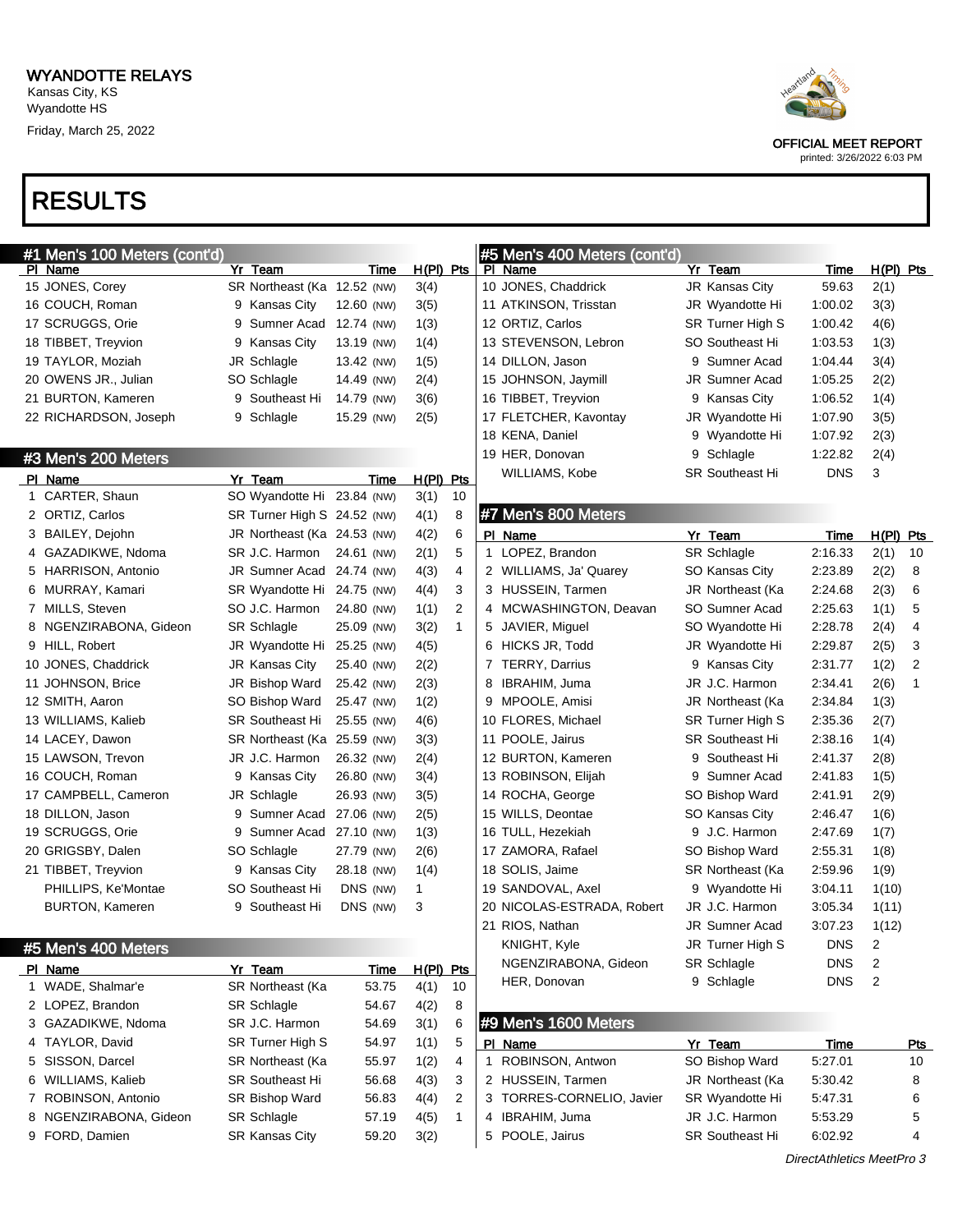

## printed: 3/26/2022 6:03 PM

| #9 Men's 1600 Meters (cont'd)          |                       |                         |                | #17 Men's 4 x 100m Relay (cont'd)      |                          |            |
|----------------------------------------|-----------------------|-------------------------|----------------|----------------------------------------|--------------------------|------------|
| PI Name                                | Yr Team               | Time                    | <u>Pts</u>     | PI Team                                | Time                     | <b>Pts</b> |
| 6 CAMPOS, Daniel                       | JR Turner High S      | 6:03.84                 | 3              | 5 Southeast High School (A)            | 47.94                    | 4          |
| 7 WILLS, Deontae                       | SO Kansas City        | 6:06.00                 | 2              | 1) PHILLIPS, Ke'Montae SO              | 2) FUQUA, Anthony SR     |            |
| 8 TULL, Hezekiah                       | 9 J.C. Harmon         | 6:07.68                 | 1              | 3) JAMES, Cordell SO                   | 4) WILLIAMS, Kobe SR     |            |
| 9 LLAMAS, Denzel                       | SO Wyandotte Hi       | 6:15.78                 |                |                                        |                          |            |
| 10 AMANI, Confiance                    | SO J.C. Harmon        | 6:23.78                 |                | #19 Men's 4 x 400m Relay               |                          |            |
| 11 MCDONALD, DaMarion                  | <b>SR Sumner Acad</b> | 6:33.67                 |                | PI Team                                | <u>Time</u>              | <u>Pts</u> |
| 12 GARCIA, Rogelio                     | 9 Northeast (Ka       | 6:37.84                 |                | Bishop Ward High School (A)            | 3:42.23                  | 10         |
| 13 OTERO, Raymundo                     | SO Bishop Ward        | 6:39.33                 |                | 1) HOLLIDAY, Jashaun SO                | 2) ROACH, Javon SR       |            |
| 14 LEON, Luis                          | SO Bishop Ward        | 6:57.01                 |                | 3) ROBINSON, Antonio SR                | 4) SMITH, KJ SR          |            |
| 15 DEWBERRY, Troy                      | SO Wyandotte Hi       | 7:19.04                 |                | 2 Sumner Academy (A)                   | 3:46.03                  | 8          |
| 16 VENCES, Digeo                       | 9 Northeast (Ka       | 7:43.06                 |                | 1) MOORE, Sommyr 9                     | 2) BROWN, Rickey SR      |            |
| 17 AL-ALTAR, Ushan                     | 9 Sumner Acad         | 7:43.09                 |                | 3) PEOPLES, Howard SO                  | 4) ROWE III, Terry JR    |            |
| HORTON, Michael                        | JR Turner High S      | <b>DNS</b>              |                | 3 Northeast (Kansas City) High Sch (A) | 3:53.45                  | 6          |
|                                        |                       |                         |                | 1) WADE, Shalmar'e SR                  | 2) LACEY, Dawon SR       |            |
| #11 Men's 3200 Meters                  |                       |                         |                | 3) HUSSEIN, Tarmen JR                  | 4) SISSON, Darcel SR     |            |
| PI Name                                | Yr Team               | Time                    | <u>Pts</u>     | 4 J.C. Harmon High School (A)          | 4:09.89                  | 5          |
| 1 ROBINSON, Antwon                     | SO Bishop Ward        | 11:51.10                | 10             | 1) IBRAHIM, Juma JR                    | 2) GAZADIKWE, Ndoma SR   |            |
| 2 VALDOVINOS, Jesus                    | JR Sumner Acad        | 12:07.75                | 8              | 3) AMANI, Confiance SO                 | 4) REEVES, James SO      |            |
| 3 MELENDEZ, Fernando                   | JR Turner High S      | 13:04.87                | 6              | 5 Kansas City Washington High Scho (A) | 4:15.47                  |            |
| 4 TORRES-CORNELIO, Javier              | SR Wyandotte Hi       | 13:31.68                | 5              | 6 Wyandotte High School (A)            | 4:26.20                  | 3          |
| 5 CONTRERAS, Joseph                    | SO Sumner Acad        | 14:02.90                | 4              | 1) ATKINSON, Trisstan JR               | 2) HICKS JR, Todd JR     |            |
| 6 VILLASENOR, Jessie                   | SR Bishop Ward        | 14:13.88                | 3              | 3) JAVIER, Miguel SO                   | 4) FLETCHER, Kavontay JR |            |
| 7 OTERO, Raymundo                      | SO Bishop Ward        | 14:38.14                | $\overline{2}$ |                                        |                          |            |
| 8 LIAN, Samuel                         | SO Sumner Acad        | 14:41.84                | 1              |                                        |                          |            |
|                                        |                       |                         |                | #21 Men's 4 x 800m Relay               |                          |            |
| #15 Men's 300m Hurdles                 |                       |                         |                | PI Team                                | Time                     | <b>Pts</b> |
|                                        |                       |                         |                | 1 Kansas City Washington High Scho (A) | 10:00.84                 | 10         |
| PI Name                                | Yr Team               | Time                    | <u>Pts</u>     | 2 Wyandotte High School (A)            | 10:06.96                 | 8          |
| 1 BROWN, Rickey                        | <b>SR Sumner Acad</b> | 46.37                   | 10             | 1) HICKS JR, Todd JR                   | 2) DEWBERRY, Troy SO     |            |
|                                        |                       |                         |                |                                        |                          |            |
| 2 HERNANDEZ, Ezekiel                   | SO Bishop Ward        | 50.47                   | 8              | 3) SMITH, Ronald JR                    | 4) JAVIER, Miguel SO     |            |
| REEVES, James                          | SO J.C. Harmon        | DQ                      |                | 3 Sumner Academy (A)                   | 10:11.87                 | 6          |
|                                        |                       |                         |                | 1) VALDOVINOS, Jesus JR                | 2) ONTIVEROS, Jesus SO   |            |
| #17 Men's 4 x 100m Relay               |                       |                         |                | 3) NAJERA, Enrique JR                  | 4) DEAN, Miles 9         |            |
| PI Team                                |                       | Time                    | <u>Pts</u>     | 4 Turner High School (A)               | 10:25.55                 | 5          |
| 1 Bishop Ward High School (A)          |                       | 45.69                   | 10             | 1) KNIGHT, Kyle JR                     | 2) CAMPOS, Daniel JR     |            |
| 1) SMITH, KJ SR                        |                       | 2) HOLLIDAY, Jashaun SO |                | 3) FLORES, Michael SR                  | 4) HORTON, Michael JR    |            |
| 3) JOHNSON, Brice JR                   | 4) ROACH, Javon SR    |                         |                | 5 Bishop Ward High School (A)          | 10:52.69                 | 4          |
| 2 Sumner Academy (A)                   |                       | 46.11                   | 8              | 1) GENIUK, Conner JR                   | 2) OTERO, Raymundo SO    |            |
| 1) BROWN, Rickey SR                    |                       | 2) HARRISON, Antonio JR |                | 3) VILLASENOR, Jessie SR               | 4) ROBINSON, Antwon SO   |            |
| 3) PEOPLES, Howard SO                  | 4) ROWE III, Terry JR |                         |                | J.C. Harmon High School (A)            | <b>DNS</b>               |            |
| 3 Northeast (Kansas City) High Sch (A) |                       | 46.70                   | 6              | 1) AMANI, Confiance SO                 | 2) BARAKA, David JR      |            |
| 1) JONES, Corey SR                     | 2) BAILEY, Dejohn JR  |                         |                | 3) MAPENZI, Pascal SO                  | 4) MARIYO, Placide JR    |            |
| 3) LACEY, Dawon SR                     | 4) WADE, Shalmar'e SR |                         |                |                                        |                          |            |
| 4 Wyandotte High School (A)            |                       | 47.17                   | 5              | #23 Men's High Jump                    |                          |            |
| 1) MURRAY, Kamari SR                   | 2) CARTER, Shaun SO   |                         |                | PI Name                                | Yr Team<br><b>Mark</b>   | <u>Pts</u> |
| 3) ANDERSON, Courtney SO               | 4) HILL, Robert JR    |                         |                | 1 MURRAY, Kamari                       | SR Wyandotte Hi 6' 0"    | 10         |
|                                        |                       |                         |                | 2 WADE, Shalmar'e                      | SR Northeast (Ka5' 10"   | 8          |